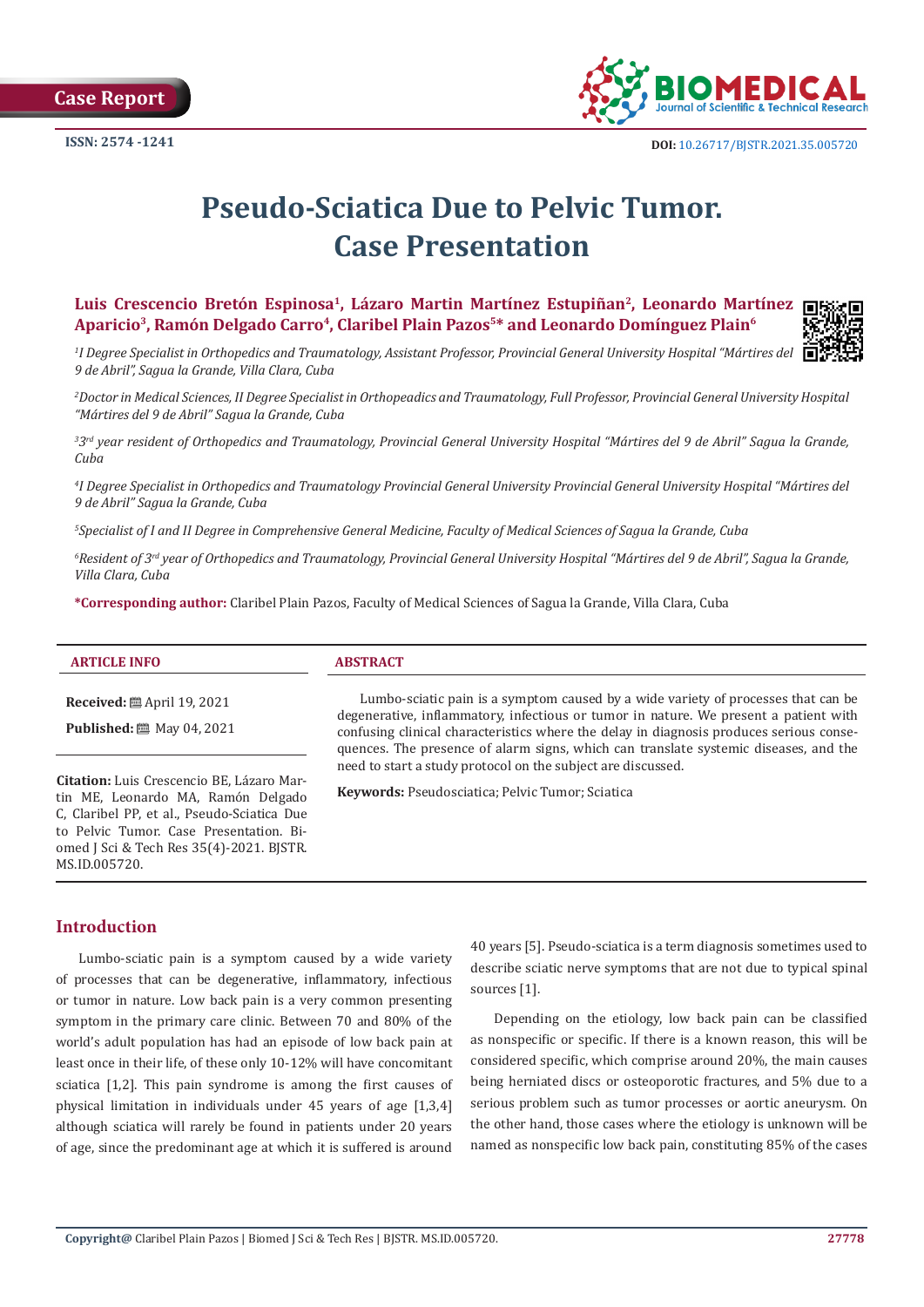[6]. Low back pain is not a diagnosis, it is a symptom that describes the presence of pain in the lumbar vertebral or paravertebral region without referring to the structures causing the process. The poor anatomical and clinical correlation of patients with low back pain is known [7]. Tumor lesions are frequent; in the diagnosis of SOMA lesions, confusing them due to their clinical presentation is also frequent, which complicates early diagnosis and therefore the correct therapy. This presentation is intended to address a rare case interpreted as sacrumlumbosciatica at first and later diagnosed as a pelvic tumor.

## **Case Presentation**

A 56-year-old female patient works as a vector inspector in a polyclinic in our city. It begins with pain at the level of the unilateral gluteal region, with numbness of the lower limb up to the foot on that side, no traumatic antecedents are collected, nor important previous efforts for the lumbosacral spine. She is evaluated in the primary health care consultation, she was interpreted as sciatica and treatment with B complex vitamins was applied, evolves for approximately 50 to 60 days, does not improve and is referred to the specialized orthopedic consultation. On December 24, 2020 she is evaluated in the orthopedic specialty consultation of the Polyclinic, she finds the following questioning and physical examination:

a) No pain relief with the previously indicated therapy.

b) Does not refer relationship or increased pain to the efforts of coughing, sneezing or defecation.

c) Absence of antalgic scoliosis or pain on flexion of the normal lumbar spine.

d) Normal gait, without giving up. - Sezé sign in negative L4- L5 and L5-S1 lumbar spaces.

e) Pain on deep palpation in the gluteal area on the side of pain, in relation to the sciatic nerve.

Neurological exam:

f) Lassegue painful at 70 degrees, approximately.

g) Decreased sensitivity of the knee to the foot, of the affected limb, without defining a specific place.

h) Toe and heel gait of the normal foot on both sides.

i) Normal Patellar and Achilles reflex.

j) Dorsiflexion of the ankle and first joint of both feet, equally normal, were verified.

Sciatic nerve blocks are indicated, review of vitamin therapy, rest from work and a new re-consultation.

Evaluated again 3 weeks later, she refers to partial improvement, since the paresthesias of the knee down improved, although she maintained the non-intense pain in the gluteal region mentioned above on deep palpation; Upon being questioned more deeply, she states that she had lost several pounds of weight, but she could not specify the amount or the time. She was indicated a plain radiograph in anteroposterior view of the bony pelvis and radiography of the lumbosacral spine in anteroposterior and lateral views, in the first osteolytic lesions appear at the level of the ischium and branches of the pelvis (Figure 1). A computerized axial tomography was performed, where the defects of the ischium and bone pelvis are much better observed, as well as bone destruction lesions, possibly metastatic at the level of the sacrum and adjacent fifth lumbar vertebra (Figure 2). In addition, she was also evaluated by the General Surgery service, since several cervical lymphadenopathies were found on physical examination; The patient refused to undergo a biopsy or other studies and three weeks later she died in her home. The cause of death could not be determined due to family refusals to carry out the autopsy.



**Figure 1:** Radiological image showing a destructive bone lesion at the level of the ischio-pubic branch.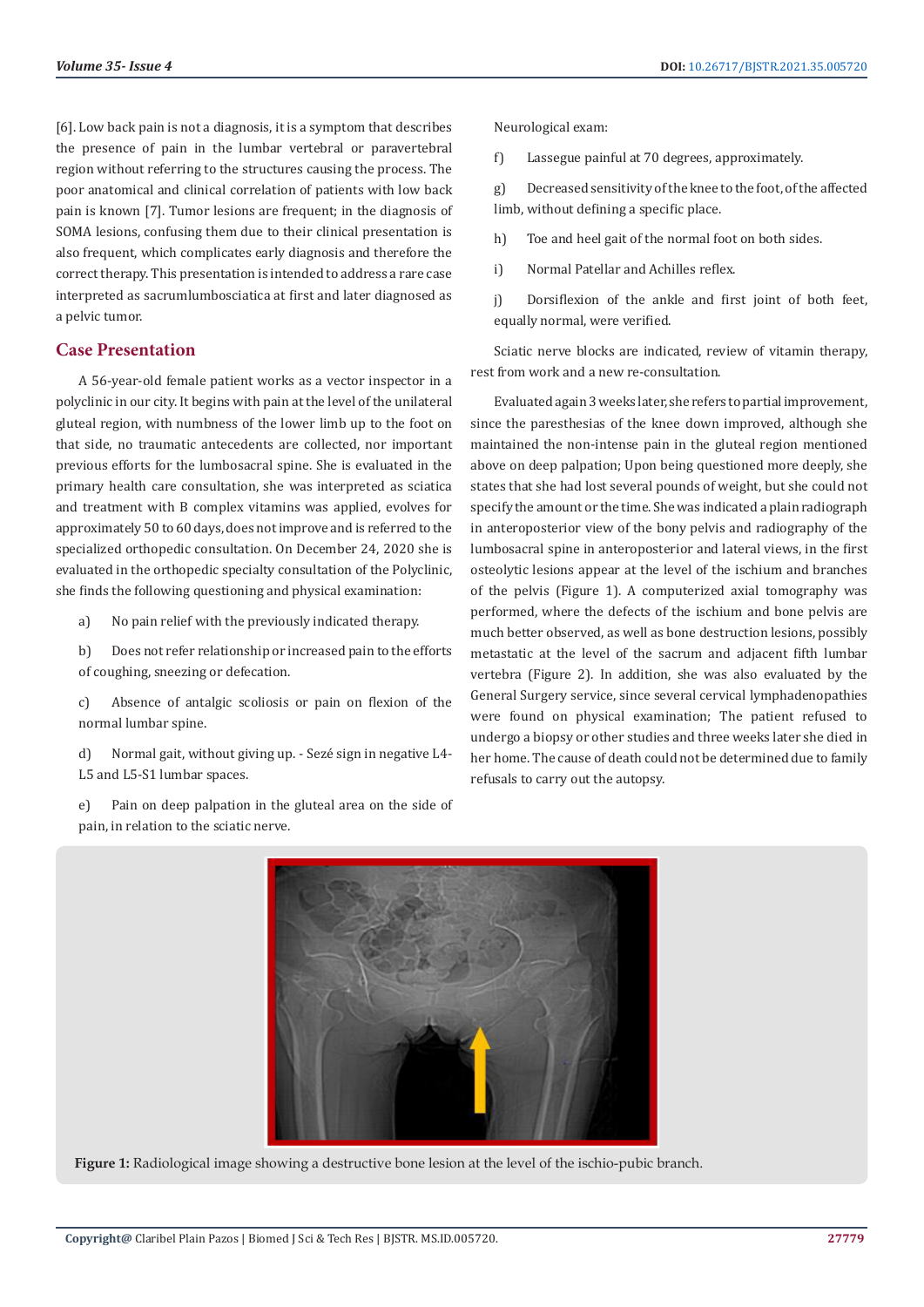

**Figure 2:** Serial tomographic images showing a destructive tumor lesion at the level of the bony pelvis and the sacrum.

#### **Discussion**

Low back pain is a very frequent syndrome in the general population, which occurs in approximately 9.4% of the global population, it is a common condition, which nevertheless requires interdisciplinary and complex management. When combined with abdominal-pelvic pain, it is a complex entity, sometimes difficult to diagnose, which requires a thorough analysis to determine its causes and the most appropriate treatment. It involves various viscera, so frequently the approach must be multidisciplinary and sometimes requires rapid action since the life of the patient is at stake [6]. The presence of warning signs can translate into systemic diseases and the need to start a study protocol. Among them the following: [7]

Age from 20 years to over 50 years.

- a) Existence of a report of direct or indirect, spectacular or strong injury.
- b) Pain in the rib cage or abdominal region.
- c) Unexplained weight loss.
- d) Rise in body temperature.
- e) Progressive neurological clinic.
- f) Progression of disability accompanied by pain.
- g) Personal history or family history with cancer problems.
- h) Bone malformations of the spine.
- i) Drug addiction, low immune defenses or Human Immunodeficiency Virus (HIV) infections.
- j) Extended and repeated use of steroids.
- k) Continuous and delicate lumbar flexion impossibility.
- l) Pain that does not decrease with rest.

In this particular case, the patient was 56 years old, she had no previous history of trauma or suffering from pain in the lumbar region, the pain began incidiously and did not improve with treatment and rest. The pelvis is a common site of primary malignant tumors, it represents between 5 and 15% of all malignant primary bone tumors, etiologically chondrosarcomas and osteosarcomas are more frequent. The characteristics of the pelvic bones (large volume, extension, closeness of the abdominal visors), late diagnosis and the complexity of the resection and reconstruction techniques worsens the prognoses, the periacetabular area represents a region of significant decrease in the physical capacity of patients [8].

The bony pelvis is one of the places in the skeleton where we can most frequently find tumor lesions. However, these lesions usually come from tumors of visceral origin (carcinoma metastases) or blood (leukemias, lymphomas, myelomas). Infiltration of the bony wall of the pelvis by visceral tumors located in the pelvic cavity is also relatively frequent. When a mass is located in a limb, it is more easily detectable than when it is located in the pelvis. The tumor in the pelvis has more "room" to grow without being noticed by the patient. The clinical picture is often superimposable with that of lumbar degenerative pathology, which is one of the most frequent reasons for consultation for the orthopedic surgeon [9]. In the case presented, the presence of the primary tumor could not be identified, as the patient died earlier to locate it and it was not possible to perform an autopsy due to the family's refusal.

Bone metastases represent the most common type of malignant bone tumor. The incidence varies depending on the means used for diagnosis. Thus, when we use clinical and radiological data, 15% of patients with carcinoma present with bone metastases, a figure that increases to 30% if the data come from autopsies. The vertebral column, especially the dorso-lumbar and sacral spine, the pelvic bones, are the most common locations for bone